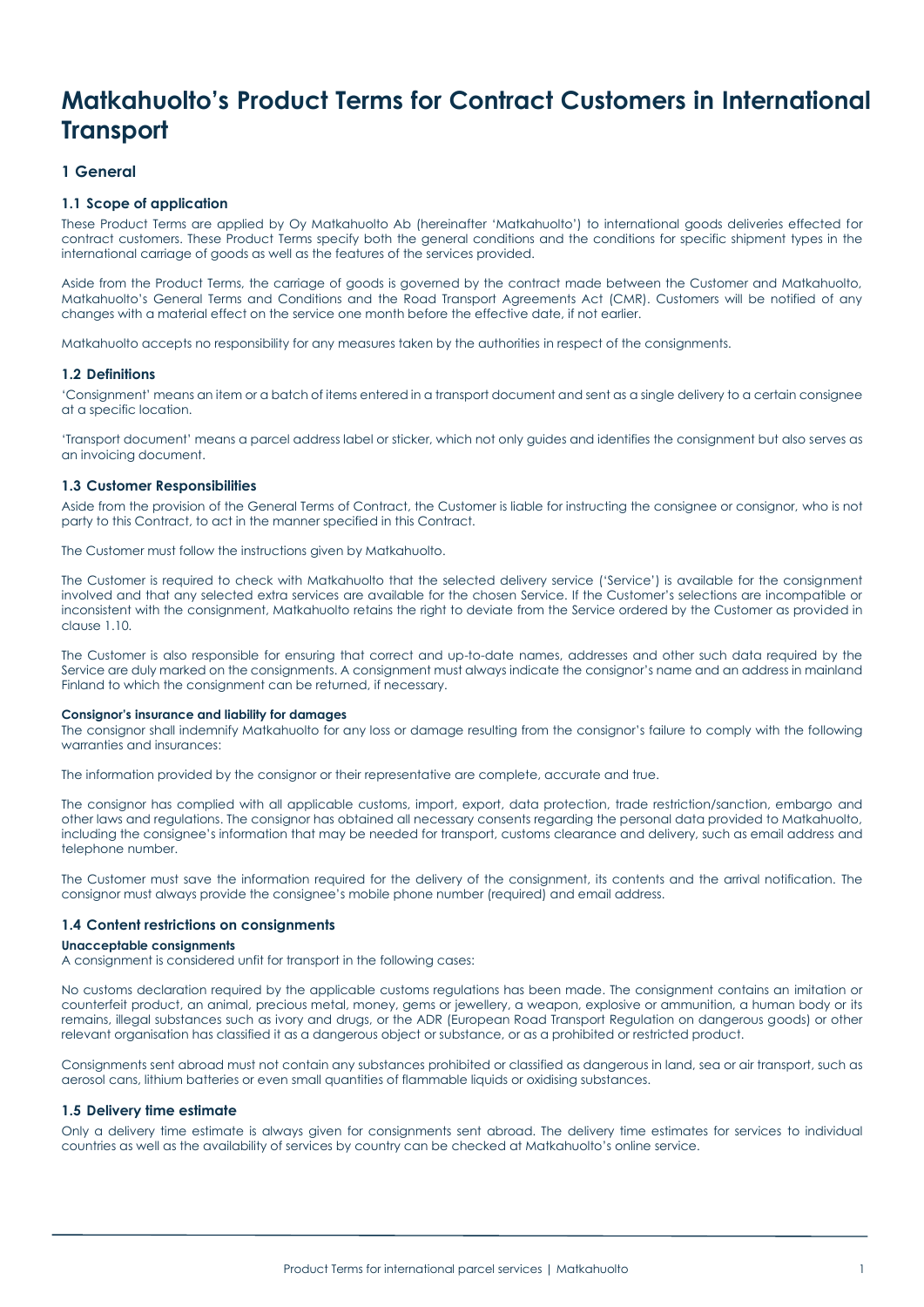# **1.6 Transport documents**

Each item of cargo in a consignment must have an appropriate transport document (address label) containing a unique consignment number. Each transport document must indicate extra services. The Customer may use, at his or her own expense, an address label or printing software approved by Matkahuolto in advance. A transport document must always contain the Customer's agreement ID.

# **1.7 Pricing and payment**

The prices of services only include transport and, if separately agreed, delivery.

Pricing is based on the destination country and the measured weight or volume of the parcel, whichever is greater. Cubic calculation is based on the following formula:  $1 \text{ m}^3 = 250 \text{ kg}$ . In addition to the destination country, pricing is based on the cargo items and the extra services used. The fuel surcharge indicated on the Matkahuolto website will be added to the prices.

# **1.8 Track & Trace parcels**

The consignment is recorded in Matkahuolto's consignment tracking system in Finland and in most destination countries also at the time of delivery.

# **1.9 Matkahuolto's right to deviate from the Service ordered by the Customer**

Parcels are held at the pick-up point for seven (7) days, unless the Product Terms expressly specify a longer holding time. Upon expiry of the free holding time included in the service, the contract customer and recipient have the right to extend the holding time by buying extra time at the rate of the current price list.

# **1.10 Claims and damages**

## **Limitation of liability**

The maximum compensation for goods is 8.33 SDR/kg + freight in accordance with the Road Transport Agreements Act. For consignments sent to Russia, the maximum compensation in all cases is 130 SDR per consignment for International Delivery Parcels and 40 SDR + 4.5 SDR/kg + freight for International Pick-up Parcels. A Customer wishing to insure the consignment for a higher amount may do so at their own expense.

The liability of Matkahuolto is limited to the direct loss or damage of the consignment, not exceeding the above-mentioned maximum compensation. Matkahuolto shall not be liable for any other direct or indirect loss or damage, including loss of income and revenue or any interest costs.

The destination country may also have its own restrictions. The Customer is responsible for finding out the current export embargos and import regulations of the destination country. Matkahuolto is not responsible for the outcome of the Service if the consignor has not complied with the restrictions and conditions set by the destination country.

Matkahuolto is not responsible for bills of entry, nor for the decisions of authorities related to customs clearance, or other actions of authorities in connection with the consignment. For import permit issues and other import-related matters, please contact the trade mission of the destination country.

#### **Obligation to inspect and file a claim or complaint; claiming damages**

The consignee must inspect the consignment and file a claim for any externally detectable damage immediately upon receipt of the consignment. A claim for other than externally detectable damage must be filed in writing within seven days, excluding Sundays and red-letter days. If the Customer is a consumer within the meaning of the Finnish Consumer Protection Act, any claim must be filed within 30 days, or if it is determined that a reasonable period of time should be longer than this, within such reasonable time of receipt of the parcel. If the Customer fails to file a claim for damage or delay, the Customer or consignee will forfeit the right to make claims for any damage or delay.

Any claim for delayed delivery must be filed in writing within 21 days of the consignment being delivered to the consignee in accordance with the product conditions. However, if the consignment has not been delivered as agreed, a claim must always be filed in writing no later than three months after dispatch.

According to the Road Transport Agreements Act, compensation must be claimed within one year at the latest

- 1) from the handover date when the goods have been reduced or damaged or their delivery has been delayed;
- 2) from the date when 30 days have elapsed from the specified handover time, or if no such handover date has been determined, when 60 days have elapsed from the date when the carrier accepted the goods for carriage; and
- 3) in other cases, when three months have elapsed after the conclusion of the contract of carriage.

# **1.11 Customs clearance of consignments**

The consignee shall pay the customs duties and regulatory charges as well as taxes for the consignment. If the consignment cannot be delivered to the consignee, any unpaid customs duties and regulatory charges will be claimed from the consignor.

No attached documents are needed for consignments to EU countries. Consignments addressed elsewhere must be accompanied by a trade or proforma invoice, unless otherwise instructed.

# **2 International carriage of goods**

# **2.1 International Pick-up Parcel**

International Pick-up Parcels are delivered to the pre-selected pick-up point or the nearest pick-up point determined by the recipient's address.